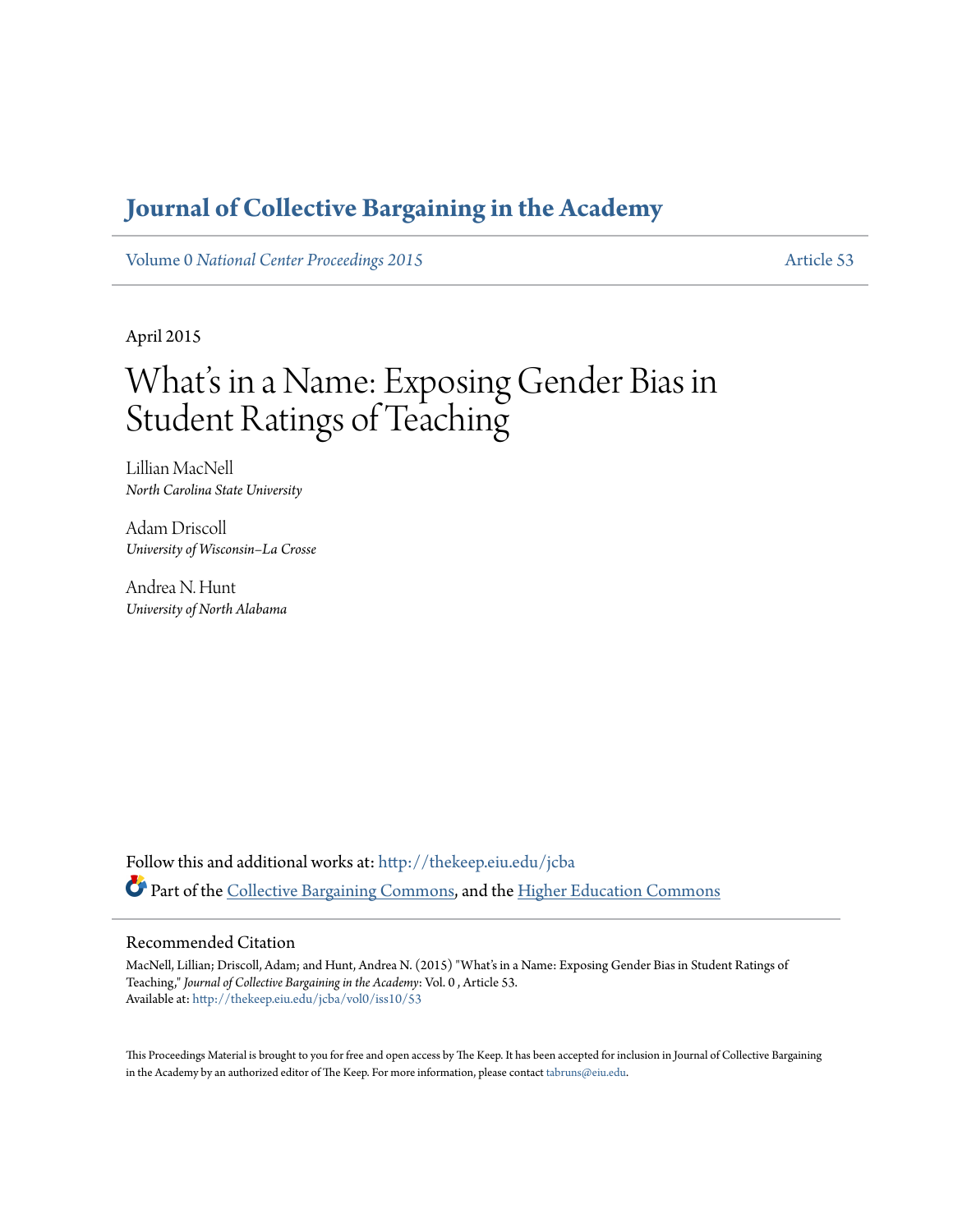# **What's in a Name: Exposing Gender Bias in Student Ratings of Teaching**

Lillian MacNell – North Carolina State University Adam Driscoll – University of Wisconsin–La Crosse Andrea N. Hunt – University of North Alabama

## **Study Design**

- Students were randomly assigned to one of four work groups, which were divided between two instructors, one male and one female.
	- o Unbeknownst to the students, each instructor interacted with one group under their own identity and a second under their fellow instructor's identity (see table below).
- We created a survey asking students to rate their instructors on 12 measures.

| Discussion Group | Instructor's Perceived Gender | <b>Instructor's Actual Gender</b> |
|------------------|-------------------------------|-----------------------------------|
| Group A          | <b>Female</b>                 | <b>Female</b>                     |
| Group $B$        | <b>Female</b>                 | <b>Male</b>                       |
| Group $C$        | <b>Male</b>                   | <b>Female</b>                     |
| Group $D$        | <b>Male</b>                   | Male                              |

### **Results**

**Figure 1- Comparison of the aggregate index of student ratings across perceived instructor gender (left two columns) and actual instructor gender. The difference on the left is significant to the 0.1 level.**